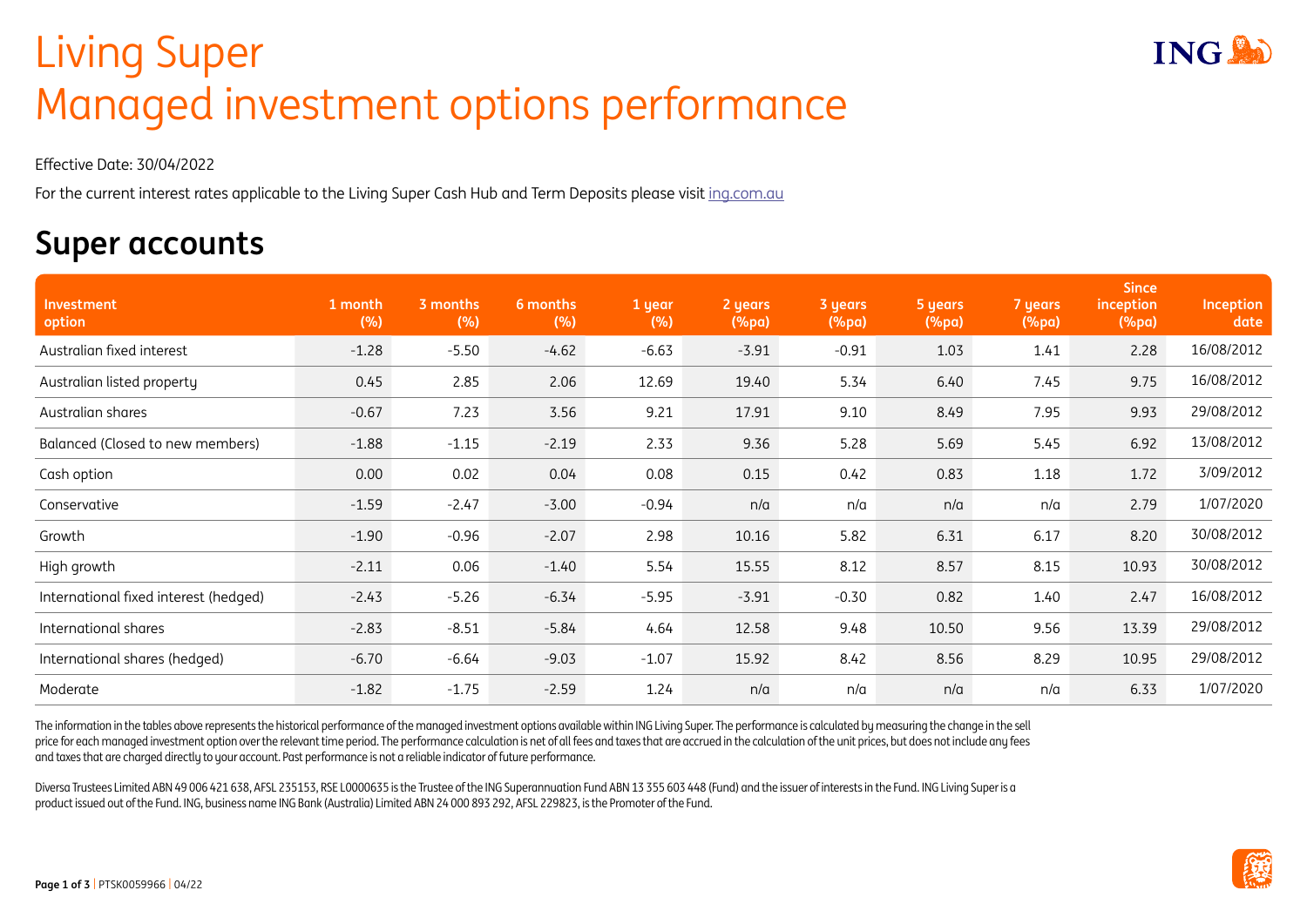

Effective Date: 30/04/2022

For the current interest rates applicable to the Living Super Cash Hub and Term Deposits please visit [ing.com.au](http://ing.com.au)

## **Pension accounts**

| Investment<br>option                  | 1 month<br>(%) | 3 months<br>(%) | 6 months<br>(%) | 1 year<br>(%) | 2 years<br>$(\%pa)$ | 3 years<br>(%pa) | 5 years<br>$(\%pa)$ | 7 years<br>$(\%pa)$ | <b>Since</b><br>inception<br>$(\%pa)$ | Inception<br>date |
|---------------------------------------|----------------|-----------------|-----------------|---------------|---------------------|------------------|---------------------|---------------------|---------------------------------------|-------------------|
| Australian fixed interest             | $-1.49$        | $-6.39$         | $-5.39$         | $-7.73$       | $-4.61$             | $-1.14$          | 1.12                | 1.61                | 2.37                                  | 16/08/2012        |
| Australian listed property            | 0.49           | 3.15            | 2.28            | 14.71         | 22.15               | 5.91             | 7.14                | 8.23                | 10.76                                 | 16/08/2012        |
| Australian shares                     | $-0.72$        | 7.92            | 3.91            | 10.11         | 19.84               | 10.11            | 9.36                | 8.61                | 11.36                                 | 29/08/2012        |
| Balanced (Closed to new members)      | $-2.10$        | $-1.23$         | $-2.39$         | 2.48          | 10.17               | 5.68             | 6.18                | 5.89                | 7.50                                  | 13/08/2012        |
| Cash option                           | 0.00           | 0.02            | 0.05            | 0.10          | 0.17                | 0.49             | 0.96                | 1.37                | 1.95                                  | 3/09/2012         |
| Conservative                          | $-1.84$        | $-2.86$         | $-3.45$         | $-1.02$       | n/a                 | n/a              | n/a                 | n/a                 | 3.10                                  | 1/07/2020         |
| Growth                                | $-2.07$        | $-0.98$         | $-2.25$         | 3.44          | 11.30               | 6.42             | 6.96                | 6.76                | 9.02                                  | 30/08/2012        |
| High growth                           | $-2.34$        | $-0.08$         | $-1.64$         | 6.13          | 17.34               | 8.91             | 9.35                | 8.81                | 11.81                                 | 30/08/2012        |
| International fixed interest (hedged) | $-2.90$        | $-6.16$         | $-7.40$         | $-6.97$       | $-4.62$             | $-0.43$          | 0.90                | 1.58                | 2.76                                  | 16/08/2012        |
| International shares                  | $-3.07$        | $-9.16$         | $-6.31$         | 4.71          | 13.32               | 10.06            | 11.36               | 10.32               | 14.26                                 | 29/08/2012        |
| International shares (hedged)         | $-7.34$        | $-7.28$         | $-9.88$         | $-1.27$       | 17.99               | 9.45             | 9.57                | 8.95                | 10.96                                 | 29/08/2012        |
| Moderate                              | $-2.07$        | $-1.95$         | $-2.92$         | 1.42          | n/a                 | n/a              | n/a                 | n/a                 | 7.35                                  | 1/07/2020         |

The information in the tables above represents the historical performance of the managed investment options available within ING Living Super. The performance is calculated by measuring the change in the sell price for each managed investment option over the relevant time period. The performance calculation is net of all fees and taxes that are accrued in the calculation of the unit prices, but does not include any fees and taxes that are charged directly to your account. Past performance is not a reliable indicator of future performance.

Diversa Trustees Limited ABN 49 006 421 638, AFSL 235153, RSE L0000635 is the Trustee of the ING Superannuation Fund ABN 13 355 603 448 (Fund) and the issuer of interests in the Fund. ING Living Super is a product issued out of the Fund. ING, business name ING Bank (Australia) Limited ABN 24 000 893 292, AFSL 229823, is the Promoter of the Fund.